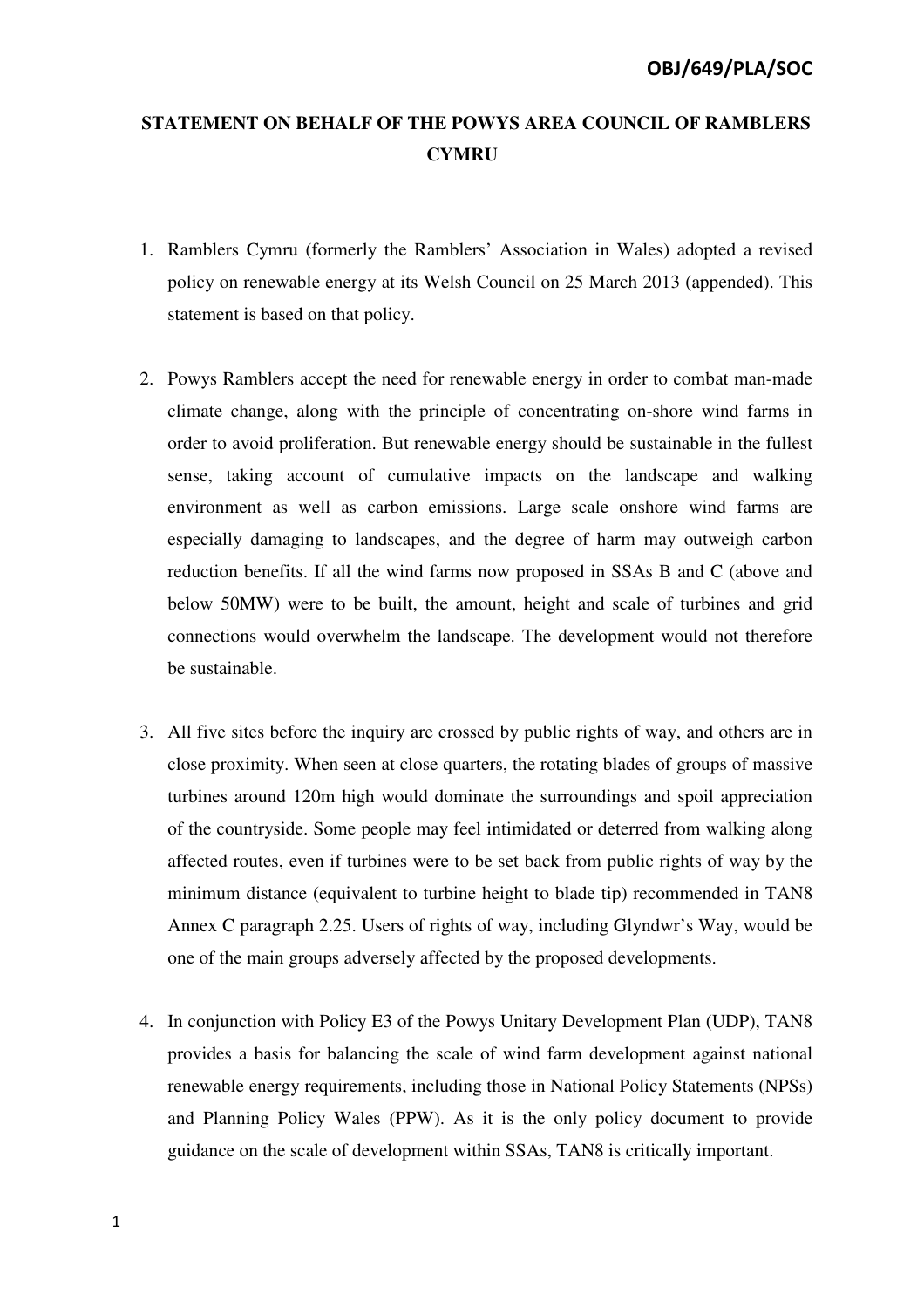- 5. TAN8 Annex D paragraph 8.4 accepts significant change in landscape character within SSAs from wind turbine development, but that must be read alongside the indicative capacity targets in Table 1. The targets are not definitive (TAN8 paragraph 2.5), but that does not mean that the amount of development (in MWs) in each SSA should be limitless. There are several reasons for that interpretation.
- 6. First, if the intention was limitless development, TAN8 would have said so rather than introducing a numerical target. It could equally have said that the targets set a minimum output, or that 'at least' that amount should be achieved in each SSA. No such words appear. TAN8 paragraph 2.5 refers to 'practical, technical and/or environmental reasons why the capacity may be more or less than that indicated'. It does not say that output could exceed the capacity for reasons of power generation, or simply because of rival market-driven applications.
- 7. Second, for the above reasons, most people reading TAN8 in draft (or subsequently) would not have thought that the indicative capacity targets imply that any amount of development would be acceptable. Indeed, the footnote to Table 1 says that the targets represent a one third reduction on the 'maximum capacities' identified by consultants, allowing 'local discretion in identifying the best sites'. There has been no subsequent assessment of the SSAs as a whole, perhaps using the LANDMAP system, to show that those maximum capacities could be exceeded without landscape harm.
- 8. Third, TAN8 paragraph 2.4 states that the SSA boundaries are at a 'broad brush' scale, and that refinement of SSAs to optimise development is a matter for local planning authorities. The flow chart in TAN8 Annex D then recommends that potential wind farm sites within SSAs should be identified by assessing landform and similar characteristics. The draft Interim Development Control Guidance (IDCG) for Onshore Wind Farm Developments, issued by Powys County Council (PCC) in 2008 but never adopted, did not include any such assessment of potential sites or a revised assessment of capacity. However, there remains an implicit recognition in TAN8 that parts of SSAs may be unsuitable for turbines.
- 9. Fourth, although TAN8 was issued some years ago in 2005, PPW paragraph 12.8.13 makes it clear that the two documents are to be read together. There is no basis for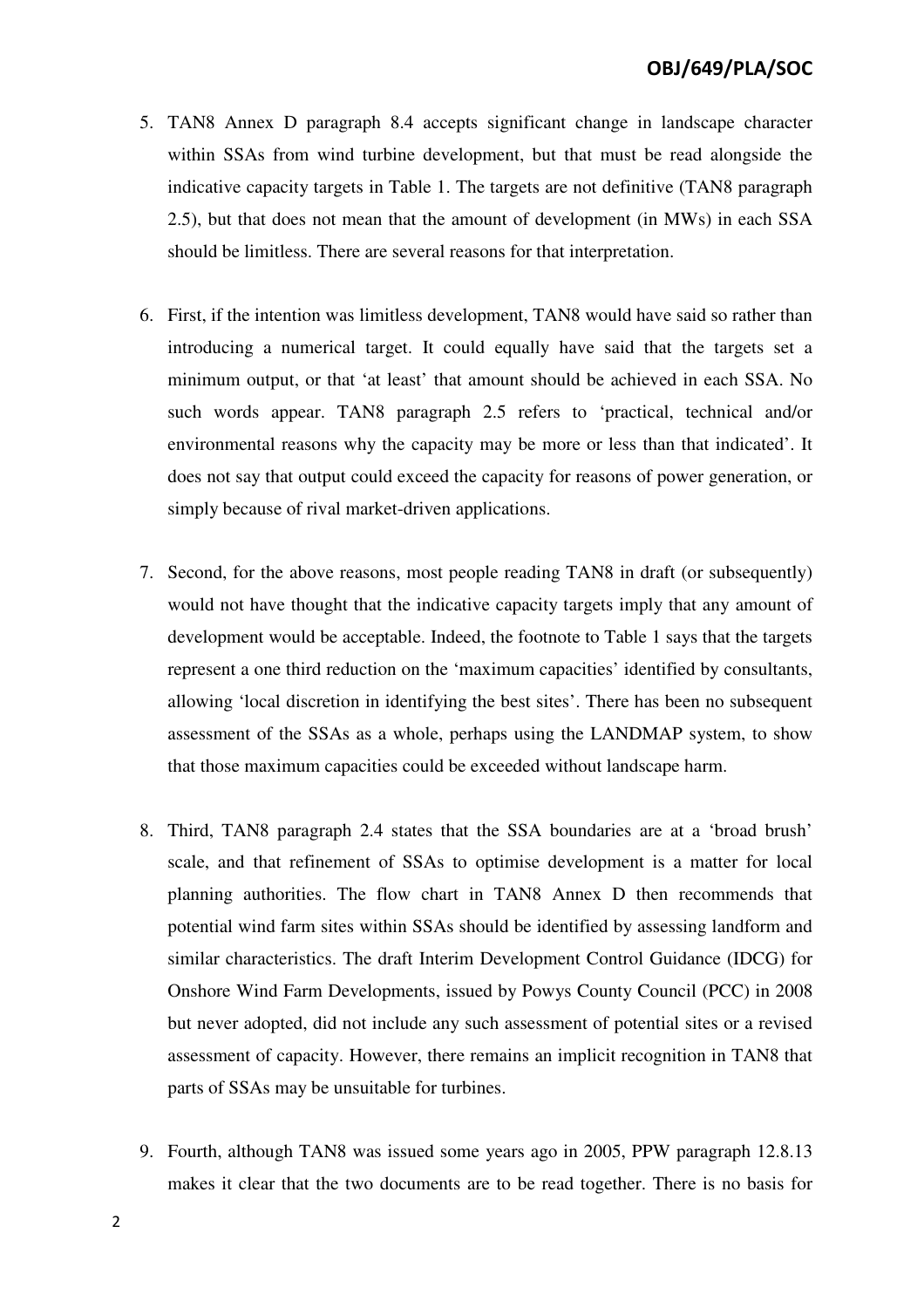thinking that the TAN8 indicative targets are out-of-date or superseded in some way by PPW or NPSs.

- 10. Fifth, the statements by Welsh Government ministers in June and July 2011 quantify the maximum indicative capacities in TAN8 and indicate that they should be seen as 'upper limits'. The statements clarified Government policy in response to public concern about the number and scale of proposed wind farms and grid connections. Although not subject to consultation, ministerial statements carry significant weight.
- 11. According to information submitted by PCC at the pre-inquiry meeting, operational and proposed wind farms in each SSA considerably exceed the TAN8 indicative targets:

| <b>SSA B</b>                                | <b>MW</b> |
|---------------------------------------------|-----------|
| Operational                                 | 63.35     |
| Permitted                                   | 28.0      |
| Current DECC applications                   | 219.0     |
| <b>Current PCC</b> applications             | 132.5     |
| Total                                       | 442.85    |
| NIP pre-application scoping                 | 128.0     |
| Total including NIP scoping                 | 570.85    |
| SSA C                                       |           |
| Current applications (DECC)                 | 117.7     |
| Current applications (PCC)                  | 124.0     |
| Total                                       | 241.7     |
| Llandinam Repowering                        | 126.0     |
| <b>Total including Llandinam Repowering</b> | 367.7     |

## **Operational and proposed wind farms by SSA**

12. In SSA B, operational and application schemes amount to 442.85MW against the TAN8 indicative target of 290MW. The maximum capacity identified by consultants (paragraph 7 above) is 430MW, close to the total current schemes. However, a further 128MW of potential NIP schemes in scoping brings the overall total to 570.85MW. This figure exceeds the maximum capacity by about 33%.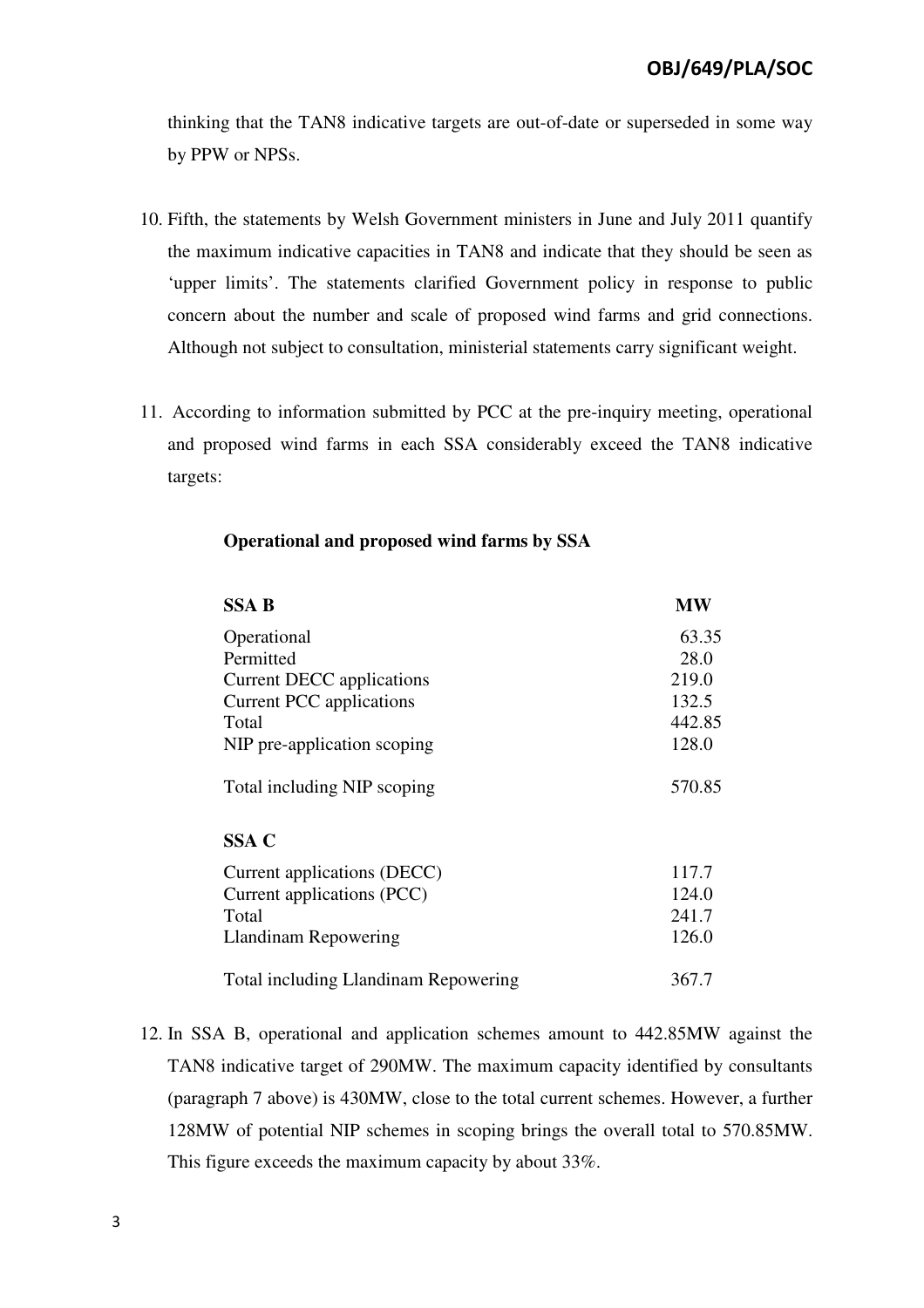- 13. The situation in SSA C is even more serious. The DECC applications alone would exceed the TAN8 maximum capacity of 98MW. When applications before PCC are included, the total of 241.7MW would exceed the capacity by about 147%. The Llandinam site is just outside the SSA boundary, but the proposed new wind farm would be seen in close association with the Llaethddu development in particular. The draft IDCG (paragraph 8 above) included the existing Llandinam wind farm in its refined SSA boundary; it is within the 5km zone from the existing boundary (TAN8 Annex D paragraph 2.2). On that basis, the overall output would reach about 375% of the TAN8 maximum. The Llandinam scheme should therefore be included with proposals in SSA C when balancing renewable energy benefits against landscape impact and assessing the overall sustainability of development.
- 14. There are inconsistencies between the above data submitted by PCC in respect of SSA B (but not SSA C) and Welsh Government data in 'Review of Wind Farm Developer Interest 2012'. The latter also excludes NIP schemes in scoping, unlike PCC, and it is not clear whether 2012 information is fully up-to-date. Neither takes account of increasing numbers of large single turbines on farmland.
- 15. It is apparent from the Welsh Government data that some SSAs, including B and C, have been more successful than others in attracting developer interest. The total of 2032.3MW is however broadly consistent with PPW Table 12.1. We do not accept that any shortfall in other SSAs should be made up by more intensive – and more cumulatively harmful – development in SSAs B and C. That would also be unreasonable in the absence of any evidence as to the reasons for such shortfall and whether it is likely to be remedied.
- 16. All the current application schemes (before DECC and PCC) are inextricably related to each other by policy, proximity and cumulative impact. It would have been logical and sensible for them all to have been before the same inquiry. That would have enabled a view to be taken on those schemes likely to cause most landscape damage relative to the TAN8 capacities and/or to breach UDP Policy E3(1).
- 17. Inquiry matter 4 concerns cumulative landscape and visual impact. As it stands, it is very difficult to see how this vital matter can be properly considered when only the